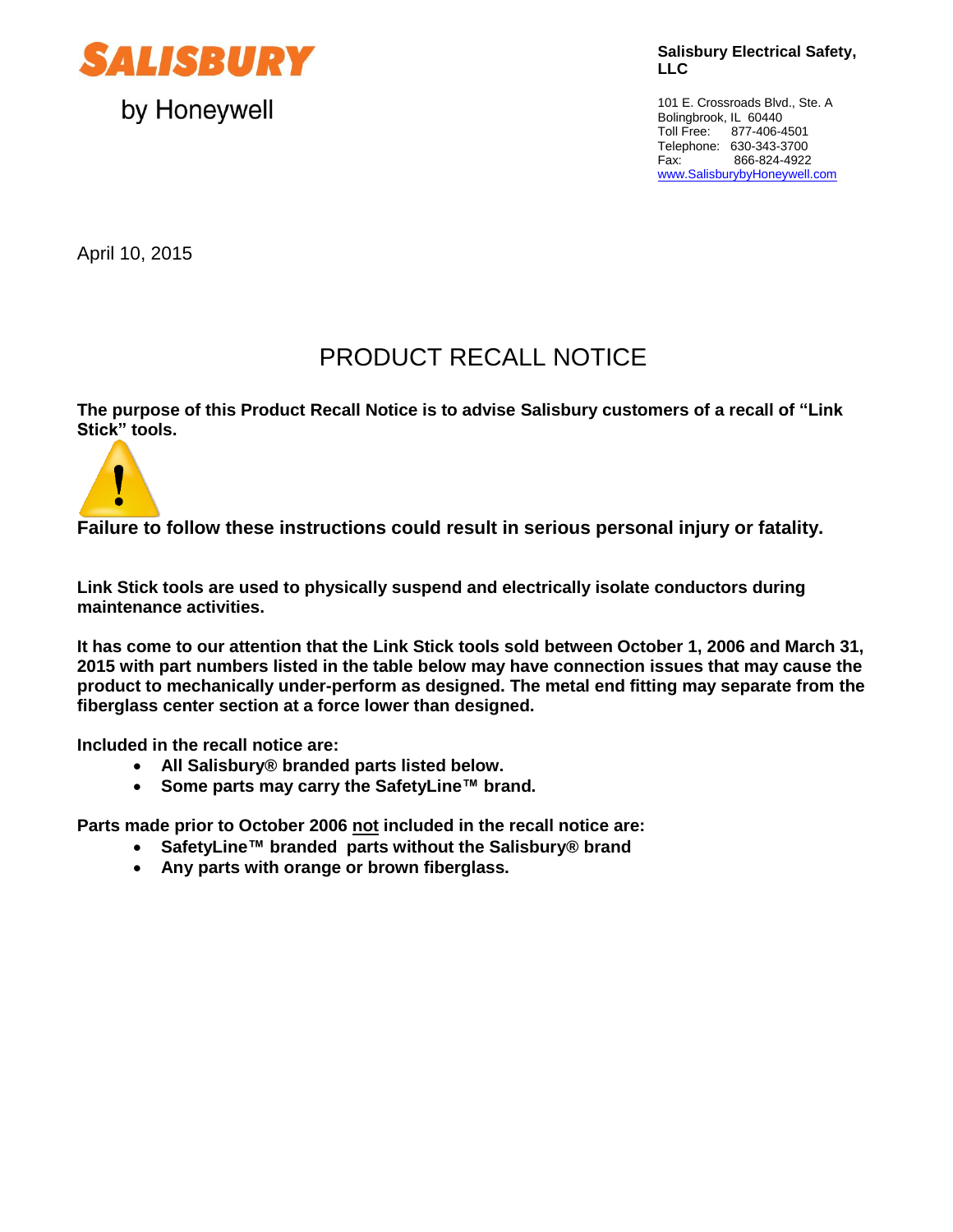

**Salisbury Electrical Safety, LLC**

101 E. Crossroads Blvd., Ste. A Bolingbrook, IL 60440 Toll Free: 877-406-4501 Telephone: 630-343-3700 Fax: 866-824-4922 [www.SalisburybyHoneywell.com](http://www.salisburybyhoneywell.com/)

## **The product part numbers that may be affected are as follows;**

| Part Number | Description                     |
|-------------|---------------------------------|
| 501FGQ      | 1-1/2"X8' W/5C2Q 7/8" PIGTAIL   |
| 501FGQS     | PIGTAIL STICK 8FT 1-1/2 HEAD    |
| 1370A       | ONE SECTIONALIZER ONLY, 25KV    |
| 1370SL      | <b>SECTIONALIZER KIT</b>        |
| 2512        | 1"X12" LINK STICK LOOSE HK&EYE  |
| 2518        | INS. LINK STICK, 12"FG          |
| 2524        | 1"X24" LINK STICK LOOSE HK&EYE  |
| 5012        | 1-1/4" X 12" LINK STICK         |
| 5012EH      | 1-1/4" X 12" LINK STICK         |
| 5012LH      | 1-1/4" X 12" LINK STICK HOOK &  |
| 5012R       | LINK STICK, PIGTAIL AND STRAP   |
| 5012RS4     | 4' RAIN SHED LINK STICK         |
| 5018        | <b>LINKSTICK 28 INCH</b>        |
| 5018EH      | LINK STICK, HOOK & SWIVEL EYE,  |
| 5018R       | LINK STICK, PIGTAIL AND STRAP   |
| 5024        | 1-1/4" X 24" LINK STICK W/PIG   |
| 5024EH      | 1-1/4 X 24" HOT LINK STICK      |
| 5024R       | LINK STICK, PIGTAIL & STRAP     |
| 5106        | PIGTAIL LINK STICK 1-1/4" X 6"  |
| 5112        | PIGTAIL LINK STICK 1-1/2"X12"   |
| 5116        | LINK STICK 12"                  |
| 5118        | PIGTAIL LINK STICK 1-1/2"X18"   |
| 5124        | <b>INSULATED LINK</b>           |
| 5306        | 1-1/2" X 6' LINK STICK WITH     |
| 5312        | 1-1/2" X 12' LINK STICK WITH    |
| 5412        | LINK STICK, 28" OAL, 12"X1-1/2" |
| 50006EH     | LINK STICK, HOOK AND EYE, 6"    |
| 50006EP     | 1"X6" LINK STICK W/PIG & EYE    |
| 50012EH     | <b>LINK STICK</b>               |
| 50012EP     | 1"X12" LINK STICK W/PIG, EYE    |
| 50018EP     | 1"X18" LINK STICK W/PIG, EYE    |
| 50040EH     | 1" FIBERGLASS STICK W/HOOK &    |
| 50060EP     | 1" X 60" FIBERGLASS STICK WITH  |
| 50100BF     | FERRULE, LINK STICK 1" BRASS    |
| 50125BF     | FERRULE, LINK STICK 1.25" BRAS  |
| 50150BF     | FERRULE, LINK STICK 1.5" BRASS  |